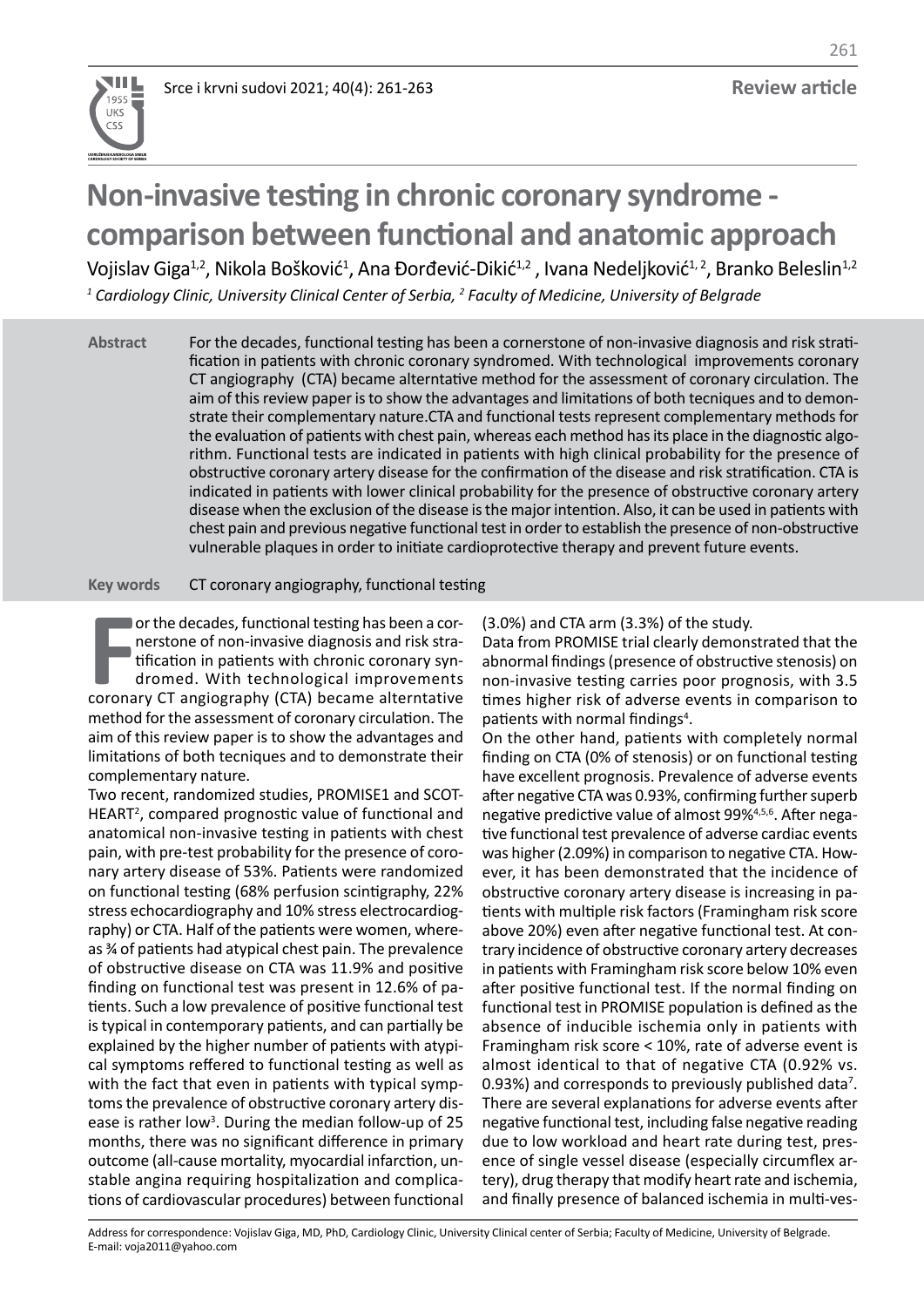sel disease that is highly relevant mechanism in patients undergoing perfusion scintigraphy. Also, the occurrence of late events can be explained by the progression of the disease itself. In PROMISE trial in patients randomized to functional testing the majority of events occurred in the group of the patients with severe inducible ischemia (large extent of ischemia in LAD territory, or in the territory of other artery with concomitant decrease in EF below 35%, or the presence of ischemia in ≥ 2 territories). The larger the extent of ischemia is, the higher is the risk of adverse events. These findings from PROMISE trial once again confirms the excellent ability of functional test to identify severe coronary artery disease, so this approach is recommended in patients with high clinical probability for the presence of obstructive coronary artery disease.

The major limitation of functional tests is their limited ability to predict the occurrence of acute thrombotic coronary artery occlusion, especially in the presence of mild coronary atherosclerosis. In PROMISE trial absolute number of adverse events was the highest in patients with negative functional test<sup>4</sup>, and the explanation is that these events are due to the rupture of nonsignificant plaques that are unable to cause myocardial ischemia detectable with functional test. According to the results of PROMISE trial in patients randomized to CTA the majority of events was in patients with non-obstructive coronary atherosclerosis (stenosis 1-69% in main or side branch or left main stenosis < 50%). The occurrence of acute thrombosis is due to the rupture of vulnerable plaques with thin fibrous cap and large lipid core. The major advantage of CTA is the ability to detect those vulnerable plaques with low attenuation. The risk for plaque rupture and consequent acute coronary event increases with the increase in vulnerable plaques burden. Data form SCOT-HEART study clearly showed that the presence of more than 4% of vulnerable plaques on CTA is related to five times higher risk of fatal or nonfatal myocardial infarction<sup>8</sup>. Similarly is observed in PROMISE trial. The presence of high risk plaques increases risk of adverse cardiovascular events for 70%, irrespective of the presence of other risk factors and the presence of obstructive coronary artery disease. The identification of such plaques is especially important in younger patients and in women with low atherosclerotic burden<sup>9</sup>. That is the reason why CTA is method of choice in patients with chest pain and lower clinical probability of obstructive disease in which negative finding on functional test is expected, but risk of thrombotic events is present. It has been shown in PROMISE trial that 6.5% of vulnerable plaques are prone to rupture<sup>9</sup>. The ability of CTA to detect non-obstructive vulnerable plaques represent the most important explanation for the superiority of CTA in comparison to functional testing (85% of exercise electrocardiography) in the detection of patients at risk of cardiac death or nonfatal myocardial infarction during the 5 years follow-up period (2.3% vs.  $3.9\%)$ <sup>2</sup>. It has to be kept in mind that the rate of revascularization was similar between the groups, so the benefit of CTA based approach is predominantly driven by the higher use of cardioprotective

drugs (aspirin and statin) (10). The similar pattern of cardioprotective use that leads to plaque stabilization and the prevention of adverse events is also observed in PROMISE trial (11).

#### **Conclusion**

CTA and functional tests represent complementary methods for the evaluation of patients with chest pain, whereas each method has its place in the diagnostic algorithm. Functional tests are indicated in patients with high clinical probability for the presence of obstructive coronary artery disease for the confirmation of the disease and risk stratification. CTA is indicated in patients with lower clinical probability for the presence of obstructive coronary artery disease when the exclusion of the disease is the major intention. Also, it can be used in patients with chest pain and previous negative functional test in order to establish the presence of nonobstructive vulnerable plaques in order to initiate cardioprotective therapy and prevent future events. It should be kept in mind that further testing is not indicated in patients with non-anginal chest pain and normal ECG. Overall, the prognosis of such patients is good with low incidence of fatal and non-fatal myocardial

#### **References**

infarction of 0.5% annually<sup>12</sup>.

- 1. Douglas PS, Hoffmann U, Patel MR, et al., on behalf of the PROMISE Investigators. Outcomes of Anatomical Versus Functional Testing for Coronary Artery Disease. N Engl J Med 2015;372:1291-1300.
- 2. Newby DE, Adamson PD, Berry C, et al. Coronary CT angiography and 5-year risk of myocardial infarction. N Engl J Med 2018; 379:924-933.
- 3. Cheng VY, Berman DS, Rozanski A, et al. Performance of the traditional age, sex, and angina typicality–based approach for estimating pretest probability of angiographically significant coronary artery disease in patients undergoing coronary computed tomographic angiography. Circulation 2011;124: 2423–2432.
- 4. Hoffmann U, Ferencik M, Udelson JE, et al. ; PROMISE Investigators. Prognostic value of noninvasive cardiovascular testing in patients with stable chest pain: insights from the PROMISE trial (prospective multicenter imaging study for evaluation of chest pain). Circulation 2017;135(24):2320-2332.
- 5. Bittencourt MS, Hulten E, Ghoshhajra B, et al. Prognostic value of nonobstructive and obstructive coronary artery disease detected by coronary computed tomography angiography to identify cardiovascular events. Circ Cardiovasc Imaging 2014;7(2): 282-291.
- 6. Hadamitzky M, Täubert S, Deseive S, et al. Prognostic value of coronary computed tomography angiography during 5 years of follow-up in patients with suspected coronary artery disease. Eur Heart J 2013;34(42):3277-3285.
- 7. Metz LD, Beattie M, Hom R, et al. The prognostic value of normal exercise myocardial perfusion imaging and exercise echocardiography: a meta-analysis. J Am Coll Cardiol 2007;49(2):227-237.
- 8. Williams MC, Kwiecinski J, Doris M, et al. Low-attenuation noncalcified plaque on coronary computed tomography predicts myocardial infarction: results from the multicenter SCOT-HEART Trial (Scottish Computed Tomography of the HEART). Circulation 2020;141(18):1452-1462.
- 9. Ferenick M, Mayrhofer T, Bittner DO, et al. Use of high-risk coronary atherosclerotic plaque detection for risk stratification of patients with stable chest pain. A secondary analysis of the PROMISE randomized clinical trial. JAMA Cardiol 2018; 3(2):144–152.
- 10. Williams MC, Hunter A, Shah ASV, et al. Use of coronary computed tomographic angiography to guide management of patients with coronary disease. J Am Coll Cardiol 2016;67(15):1759–1768.